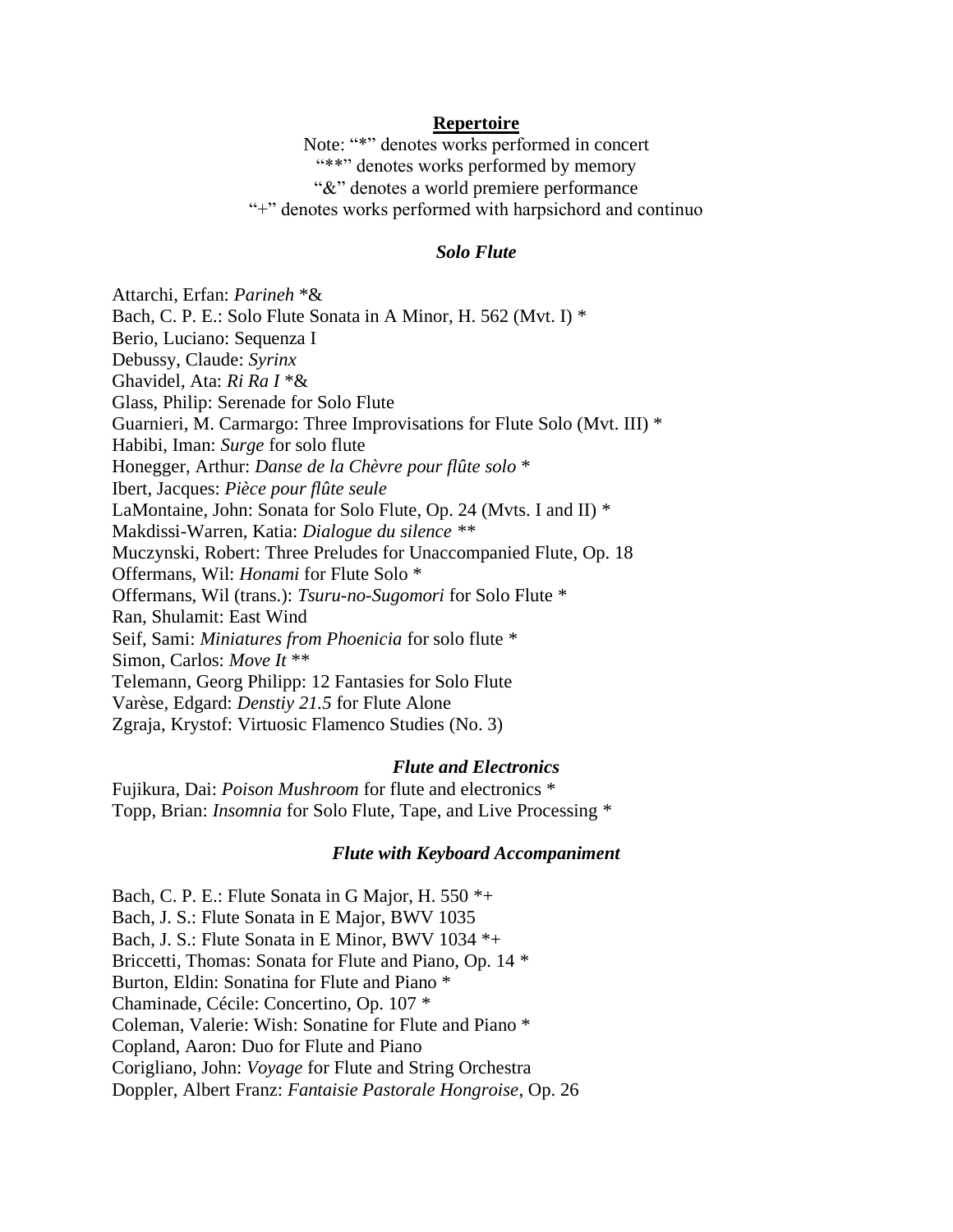Dutilleux, Henri: Sonatine for Flute and Piano \* Genzmer, Harald: Sonata for Flute and Piano No. 2 (Mvts. I and II) \* Gieseking, Walter: Sonatine for Flute and Piano Godard, Benjamin: Waltz from Suite de Trois Morceaux \*\* Griffes, Charles T.: *Poem* for Flute and Orchestra \*\* Handel, George Frideric: Sonata in E Minor, HWV 359b (Mvts. I and II) \* Hanson, Howard: Serenade for Flute and Piano, Op. 35 Hindemith, Paul: Flute Sonata \* Jolivet, Andre: *Chant de Linos* Martinů, Bohuslav: First Sonata for Flute and Piano, H. 306 Mouquet, Jules: Sonata for Flute and Piano "*La Flûte de Pan"*, Op. 15 Roussel, Albert: *Aria* \* Taffanel, Paul: *Andante pastoral et Scherzettino* \*

### *Concerti*

Ibert, Jacques: Concerto for Flute and Orchestra, Op. 37 (Mvt. I) \* Khachaturian, Aram (trans. Rampal): Concerto for Flute and Orchestra (Mvt. I) \* Mozart, W. A.: Concerto for Flute and Orchestra No. 1 in G Major, K. 313 Mozart, W. A.: Concerto for Flute and Orchestra No. 2 in D Major, K. 314 \*\* Reinecke, Carl: Concerto for Flute and Orchestra, Op. 283 (Mvt. I) \*\*

### *Piccolo*

Persichetti, Vincent: Parable for Solo Piccolo, Op. 125 Vivaldi, Antonio: Concerto for Piccolo, RV 443

### *Alto Flute*

Sabet, Parisa: *Nay Nava* for solo alto flute \*

#### *Bass Flute*

Diab, Wajdi Abou: *The Awiss Dance* for solo bass flute \*&

#### *Chamber Works of Note*

Albéniz, Isaac arr. Novak: *Chants d'Espagne* (Mvts. I and III) \* Arnold, Malcolm: Three Shanties \* Bacchus, Peter: Quartet for Diverse Flutes \* Bach, J. S. arr. Rechtman: *Christ lag in Todesbanden*, BWV 625 \* Bach, J. S. arr. Rechtman: *Meine Seele erhebet den Herren*, BWV 648 \* Bach, J. S. arr. Rechtman: *Ach bleib bei uns, Herr Jesu Christ*, BWV 649 \* Barber, Samuel: *Summer Music*, Op. 31 \* Bozza, Eugène: *Jour d'été à la montagne* (Mvts. I and IV) \* Brahms, Johannes arr. Sheen: Variations and Fugue on a Theme by Handel \* Clarke, Ian: '*maya'* \* Clarke, Ian: *Within…* \*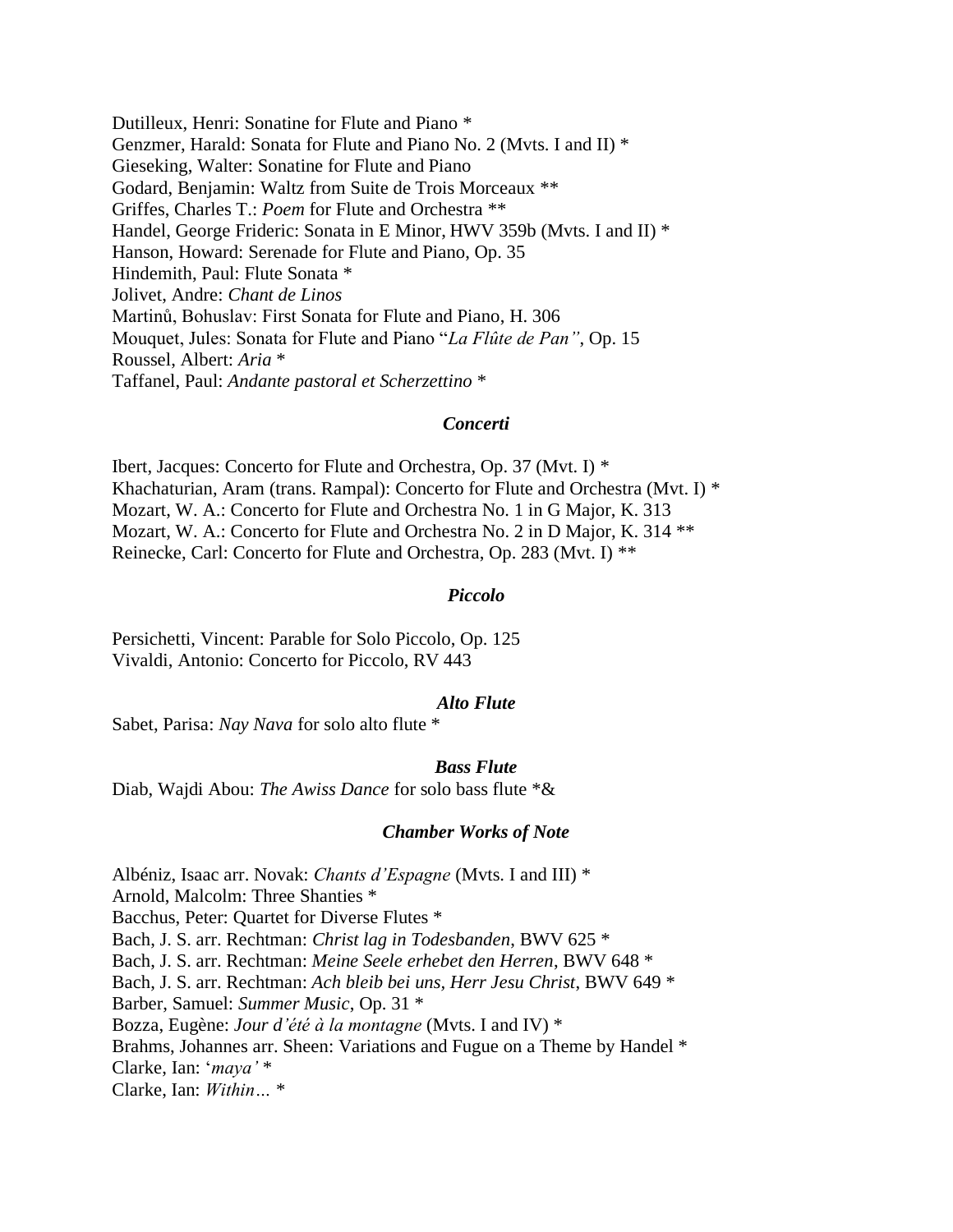Crumb, George: *Vox Balaenae* Debussy, Claude arr. Burgess: *Maid with the Flaxen Hair* \* D'Rivera, Paquito: *Aires Tropicales* for Woodwind Quintet (Mvts. IV, VI, VII) \* Farkas Ferenc: Early Hungarian Dances from the 17<sup>th</sup> Century \* Francaix, Jean: Wind Quintet No. 1 \* Hilditch, Francesca: *Suspended Regulation* \*& Higdon, Jennifer: *Autumn Music* \* Higdon, Jennifer: *Steeley Pause* \* Hindemith, Paul: *Kleine Kammermusik für fünf Bläser,* Op. 24 No. 2 \* Hoover, Katherine: Concertante "Dragon Court" (Mvt. I) \* Ibert, Jacques: *Trois pièces brèves* \* Koechlin, Charles: *Épitaphe pour Jean Harlow*, Op. 164 \* Ligeti, György: Sechs Bagatellen für Bläserquintett \* Mower, Michael: *Fictions* for Four Flutes (Mvt. I) \* Nielsen, Carl: Quintet \* Reicha, Anton: Wind Quintet Op. 88 No. 2 \* Rozman, Anže: *Aqua* and *Ventus* \* Smetana, Bedřich (arr. Besir): *The Moldau "Má vlast"* \* Yagisawa, Satoshi: *Coloratura* \*\* Zemlinksky, Alexander: *Humoreske* \*

## *Large Ensemble Works of Note*

Beethoven, Ludwig: Symphony No. 5, *Flute 2 \** Beethoven, Ludwig: Symphony No. 6, *Flute 2 \** Brahms, Johannes: Symphony No. 2, *Flute 2 \** Brahms, Johannes: *Variations on a Theme by Haydn*, *Piccolo \** Bryant, Steven: *Alchemy in Silent Spaces*, *Flute 1 \** Bryant, Steven: *Solace*, *Section \** Ching, Michael: *Buoso's Ghost*, *Flute 1 \** Daugherty, Michael: *Niagara Falls*, *Flute 4 \** Dooley, Paul: *Masks and Machines*, *Flute 1 \** Dvořak, Antonin: Symphony No. 8, *Flute 2 \** Etezady, Roshanne: *Anahita*, *Flute 1 \** Heinick, David: Concerto for Alto Saxophone, *Flute 2* &\* Hindemith, Paul: Symphony in B-Flat, *Piccolo \** Holst, Gustav: *The Planets*, *Piccolo 1/Flute 3 \** Holst, Gustav: Suite for Military Band No. 1 in E-Flat, *Principal \** Holst, Gustav: Suite for Military Band No. 2 in F, *Principal \** Kuster, Kristin: *Interior*, *Alto Flute \** Messiaen, Olivier: *Un Sourire*, *Flute 1 \** Prokofiev, Sergei: Piano Concerto No. 2, *Flute 2 \** Prokofiev, Sergei: Symphony No. 5, *Flute 1, Flute 2 \** Puccini, Giacomo: *Gianni Schicchi*, *Flute 2 \** Puckett, Joel: *The Shadow of Sirius*, *Section \** Rachmaninov: *The Bells*, *Flute3/Piccolo \**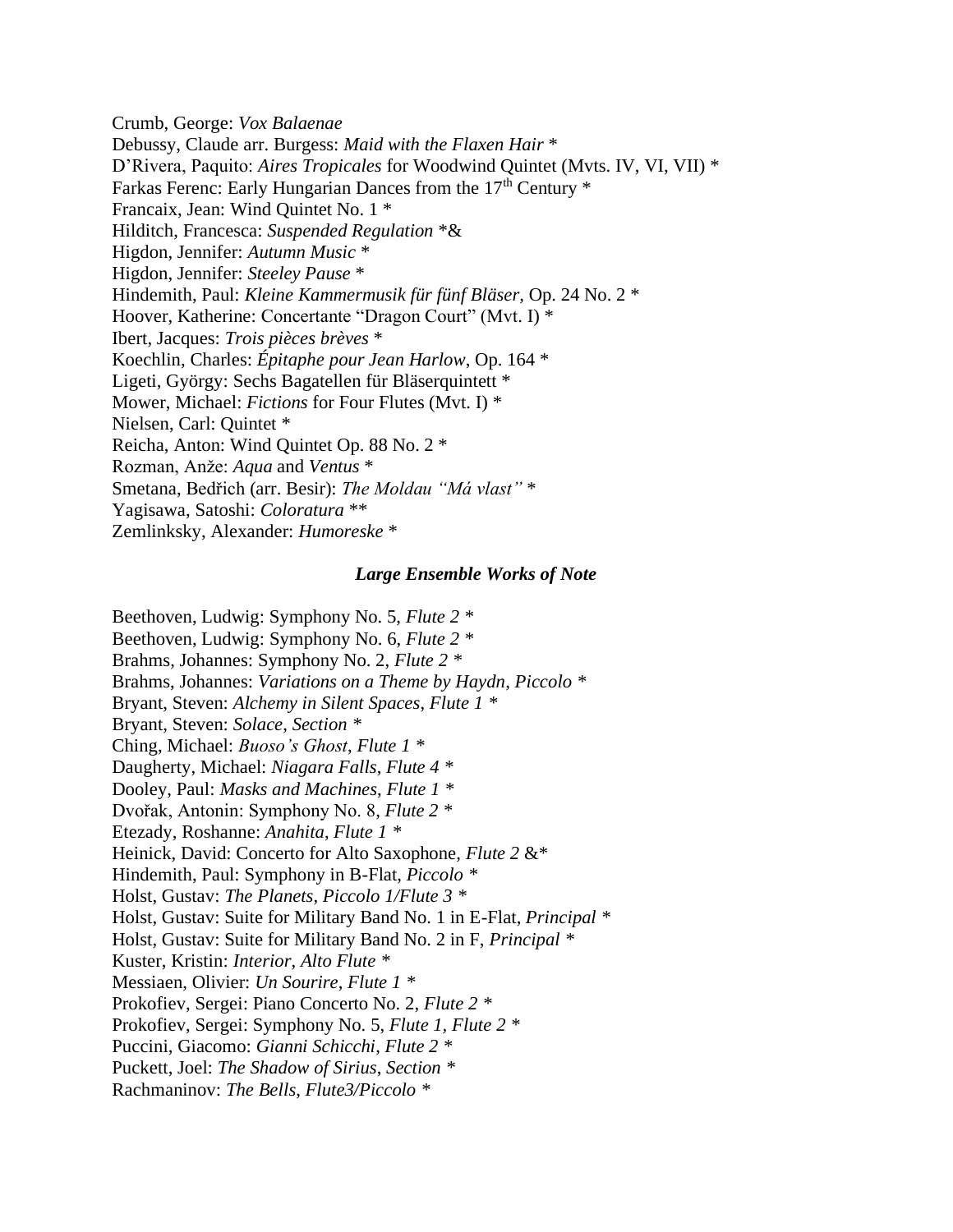Schoenber, Arnold: Theme and Variations for Band, Op. 43a, *Flute 1 \**

Schumann, Robert: Piano Concerto, Op. 54, *Flute 1 \**

Smetana, Bedřich: *Ma Vlast* I-III *Flute 1 and Piccolo*

Stravinsky, Igor: *Symphonies of Wind Instruments*, *Alto Flute \**

Tchaikovsky, Peter: Symphony No. 4, *Piccolo \**

Wanamaker, Gregory: *Dreamscape*, *Alto Flute \**

Yi, Chen: *Dragon Rhyme*, *Flute 2 \**

# *Orchestral Excerpts*

Bach, J. S.: Orchestral Suite No. 2 in B Minor, Polonaise and Badinerie

Bach, J. S.: *St. Matthew Passion*, No. 58 "Aus Liebe will mein Heiland sterben" (mm. 1-19)

Beethoven, L.V.: *Leonore Overture No. 3*, Beginning and (mm. 328-360) \*\*

Beethoven, L.V.: Symphony No. 3, Movement I, (mm. 416-440)

Beethoven, L.V.: Symphony No. 3, Movement IV, (mm. 171-200)

Beethoven, L.V.: Symphony No. 4, Movement II, (mm. 64-72)

Bizet, Georges: *Carmen*, Suite No.1 (Intermezzo)

Bizet, Georges: *L'Arlésienne Suite No. 2*, Menuet (opening-D)

Brahms, Johannes: Hayden Variations IV

Brahms, Johannes: Hayden Variations V

Brahms, Johannes: Symphony No. 2, Movement IV (E-F)

Brahms, Johannes: Symphony No. 4 Movement IV, (mm. 89-105) \*\*

Debussy, Claude: *Prélude à l'après-midi d'un faune* (opening-3) \*\*

Duka, Paul: *Sorcerer's Apprentice*, Scherzo (mm. 52-54)

Dvořak, Antonin: Symphony No. 9 "New World" (select solos)

Dvořak, Antonin: Symphony No. 8 in G Major, Movement I (main solos)

Dvořak, Antonin: Symphony No. 8 in G Major, Movement II (C to D)

Dvořak, Anonin: Symphony No. 8 in G Major, Movement IV (8 measures before D to E) \*\*

Gliere, Reinhold: *Russian Sailor's Dance* (mm. 110-157)

Gluck, Christoph Wilibald: "Dance of the Blessed Spirits" from *Orfeo ed Euridice*

Grieg, Edvard: Peer Gynt Suite No. 1, Movement I (Beginning-B)

Hindemith, Paul: *Symphonic Metamorphosis*, Movement II and III \*\*

Mendelssohn, Felix: *A Midsummer Night's Dream* Scherzo (2 before P until End) \*\*

Mendelssohn, Felix: Symphony No. 4 in A major, "Italian", Movement IV (Presto)

Prokofiev, Sergei: Classical Symphony (opening solo)

Prokofiev, Sergei: *Peter and the Wolf* (rehearsal 2 main solo)

Ravel, Maurice: *Bolero* (Opening solo)

Ravel, Maurice: *Daphnis et Chloe*, Suite No. 2, (mm. 176-181)\*\*

Respighi, Ottorino: *Fountains of Rome*, Movement I (Beginning solo)

Rimsky-Korsakov, Nikolai: *Capriccio Espagnol*, Movement IV (main solos)

Rimsky-Korsakov, Nikolai: Russian Easter Overture (A to B and cadenza before C to 9 after C)

Rimsky-Korsakov, Nikolai: *Scherezade*, Movement I (D to H)

Rimsky-Korsakov, Nikolai: *Scherezade*, Movement II (Q-R)

Rimsky-Korsakov, Nikolai: *Scherezade*, Movement III (M-N)

Rimsky-Korsakov, Nikolai: *Scherezade*, Movement IV (Vivo to B and V-W)

Saint-Saëns, Camille: *Carnival of the Animals*, *Volière*

Shostakovich, Dmitri: *Festive Overture*